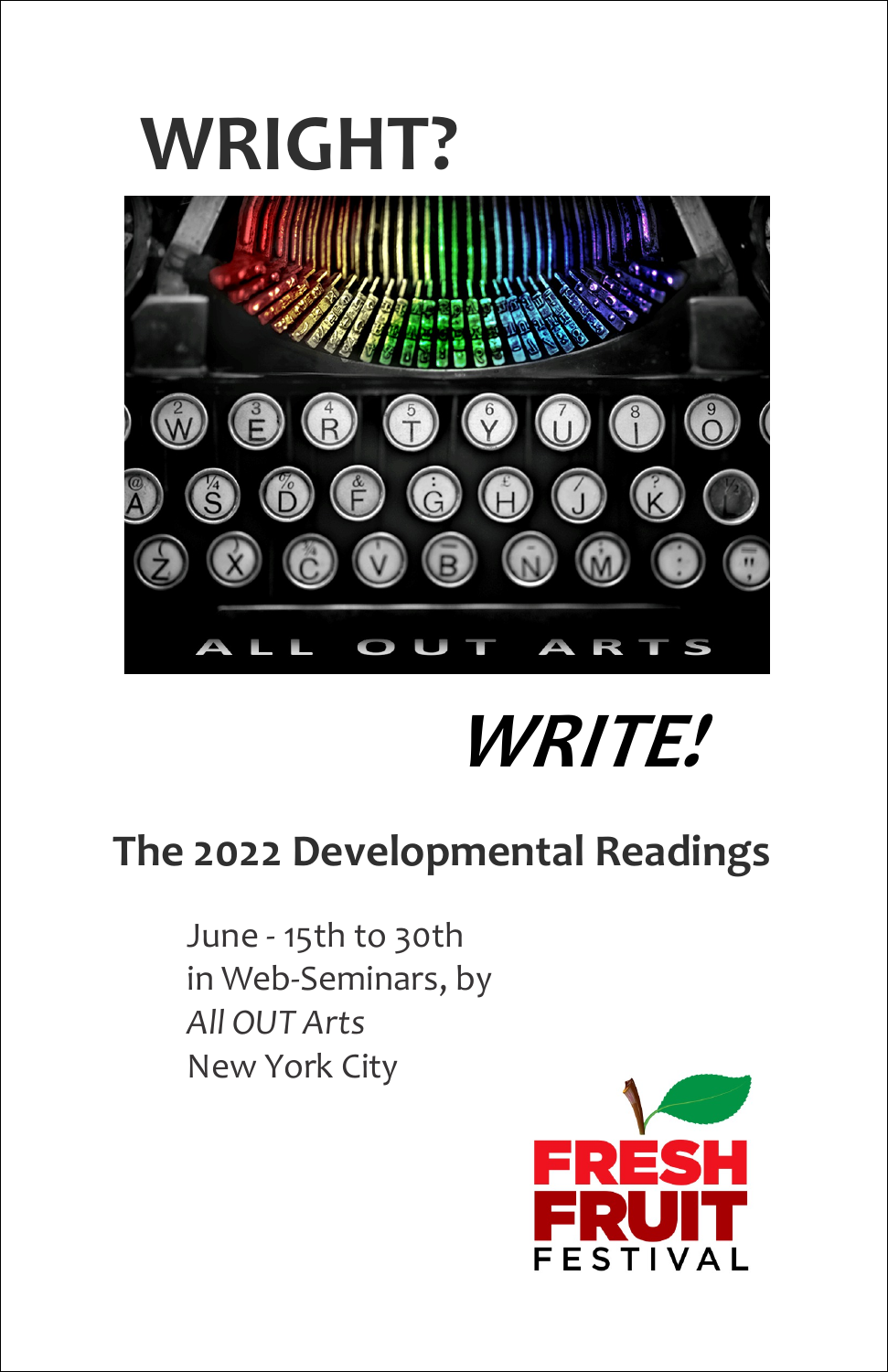## The Developmental Readings . . .

have been a vital part of the All Out Arts mission continuously since 2002. They were an outgrowth of work begun by New Village Playwrights back in the 1990s, and every year have focused on new and emerging LGBT talent and ideas, expressing as much as possible the broad diversity and interests of this community.

The readings are not meant as a stepping stone to the annual mainstage Festival, although that has sometimes happened. Often we discover works that are more than ready for Prime Time, and are sent off with our blessings directly to the Public Theatre, E.A.T. or other major venues. More often these works are guided with feedback, reworked, developed in higher level workshops, then return to us molded into new forms, but always that original "spark" we first saw survives.

The range is staggering, even to us "old guard." Everything from time-travelling Lesbian dinosaurs to Hindu mystics; Israeli, Native American, and African folk tales - all equally repressed - were ultimately given voice in our Festivals. And these readings, even readings of full scale book-musicals or a chamber opera (*of a dystopian future where the many genders must learn to survive through co-operation*) are that important first step. A step not possible without you, the audience.

And with your help we will continue seeking and presenting that "spark" which says: "I don't care what color, what religion, what sex or nationality I am, my story is important, and You will be changed by it." And that first step can change a world.

- Louis Lopardi, Executive Director

## **Please Support The FRESH FRUIT FESTIVAL**

*Fighting intolerance since 2002*

**Join our mailing list; Donate; or Just Say Hi!**

**www.FreshFruitFestival.Com**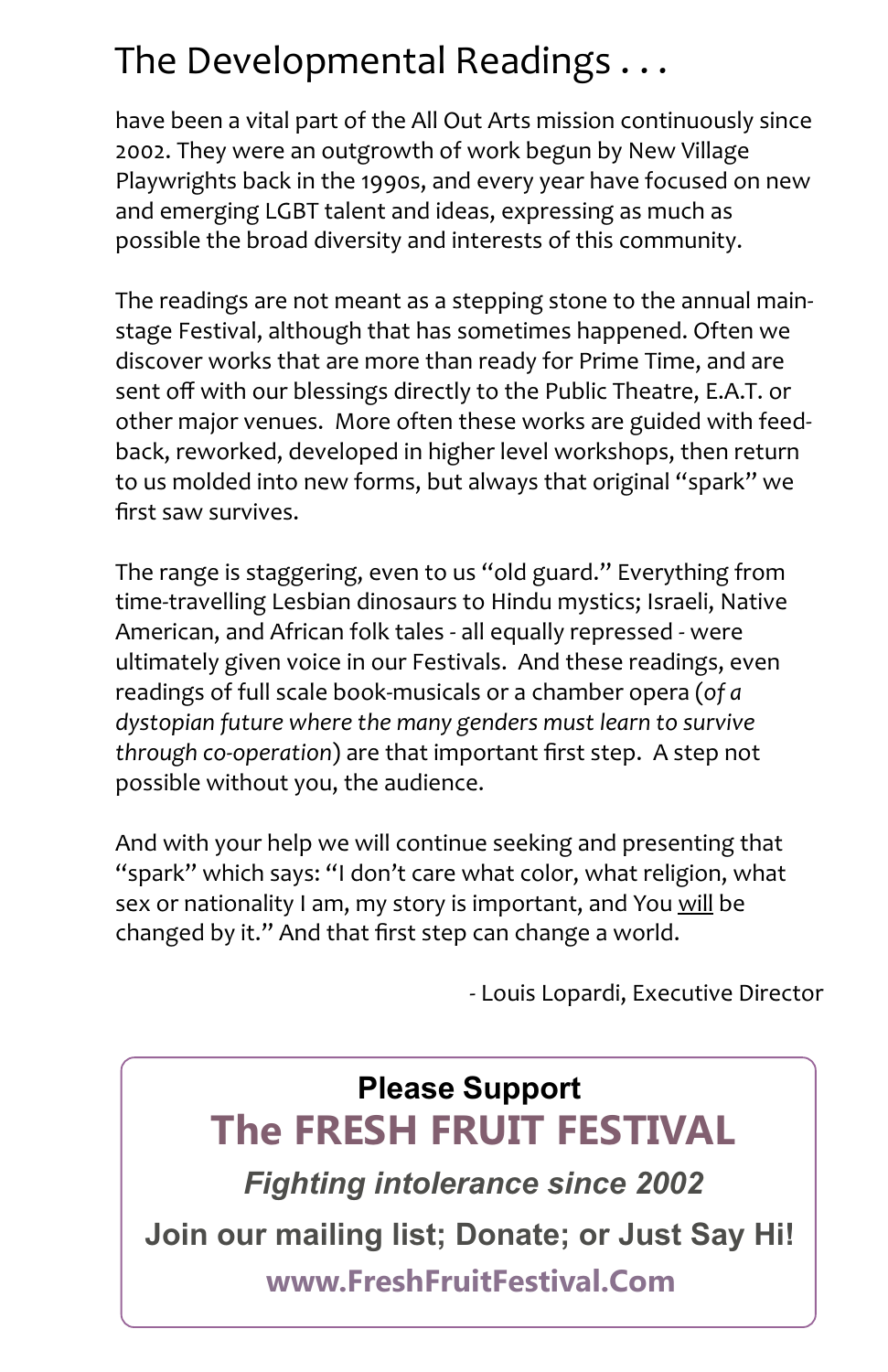Thursday, June 16th, 7 pm

## **Time Hole** Erin Proctor | author

*When Dr. Lior Cohen, a time-traveller, visits the 7th Century* attempting to repair the future, will her emotions perhaps interfere *with ethical choices which must be made?*

| LIOR Dani Wergiles         |  |
|----------------------------|--|
| CLOTHILDE Dana Tortora     |  |
| SIGMUND Jarrett Cordeiro   |  |
| MADALINDA Kendall Grenolds |  |
| SHOSHANA Emily Dziob       |  |
| THEODA Rose Kortrey        |  |



**Erin Proctor** - Erin is a playwright and actor based in NYC. Recent projects include: Alternative Canon with the Round the Bend Theatre Company, Doomscrolled with the F\*cked Up Play Festival, and Roller Stakes with the Players Theatre Short Play Festival. Follow her on Twitter @postproctorism and Instagram @erinproctorrr. Website: erincproctor.com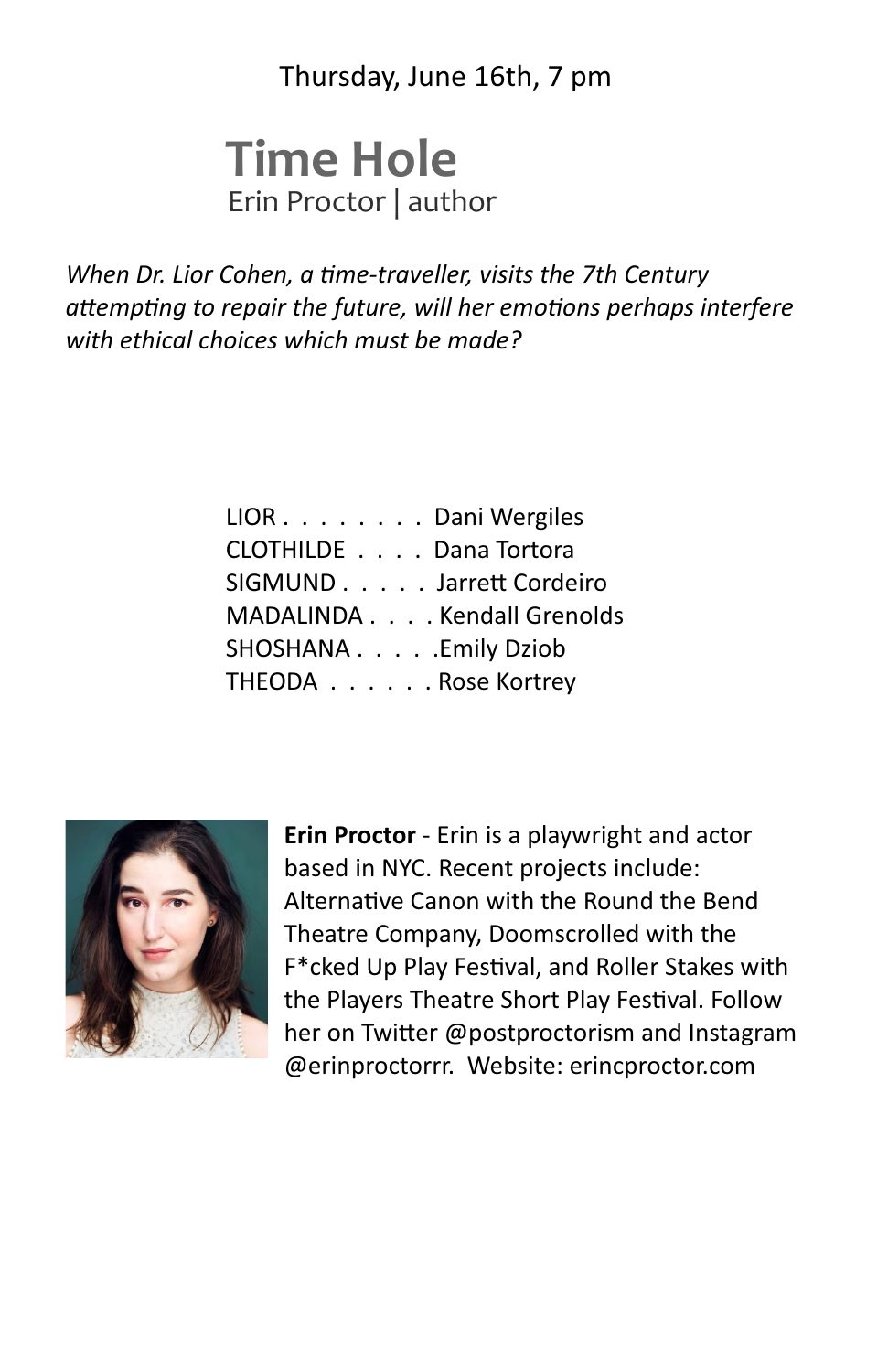Sunday, June 19th, 7:30 pm

## **Simply Having** Joe Newman-Getzler | Author

*"Inclusive, funny, and full of heart,"* a story of three hip couples and a London bar over three Christmases brings peace and cheer *(with a lile help from certain ghosts).*

| SALLY Maxxe Albert-Deitch (she/her)     |
|-----------------------------------------|
| JILLIENNE Rose Camille (she/her)        |
| NEWTON Bex Silberfein (they/she)        |
| KELLY Katherine Swede-Taillon (she/her) |
| NOEL Nino Ruggeri (he/him)              |
| MAGGIE Anna Krechevsky (she/her         |



**Joe Newman-Getzler** (Playwright, he/him) is so excited to be receiving his first developmental reading! Joe is a New York City-based writer, director, puppeteer, and usher (usher, usher…). When not writing plays, he can be found puppeteering a giant T. Rex at Field Station: Dinosaurs in Leonia, NJ or ushering at the National Yiddishe Theatre Folksbiene in Battery Park. In his spare time, he enjoys drumming, making playlists, watching old editions of

the Eurovision Song Contest, and playing with his dogs. He would like to thank All Out Arts for this spectacular opportunity to present something he thinks the world needs: an LGBT play where nobody dies and you hopefully leave even happier than when you arrived. This is dedicated to his entire family, his friends and professors who've helped shape him into something resembling a good writer (especially Julia May Jonas, without whose guidance this play wouldn't exist), and the city of London for being the second-best city in the world and a damn fine place to set a play. Merry Christmas!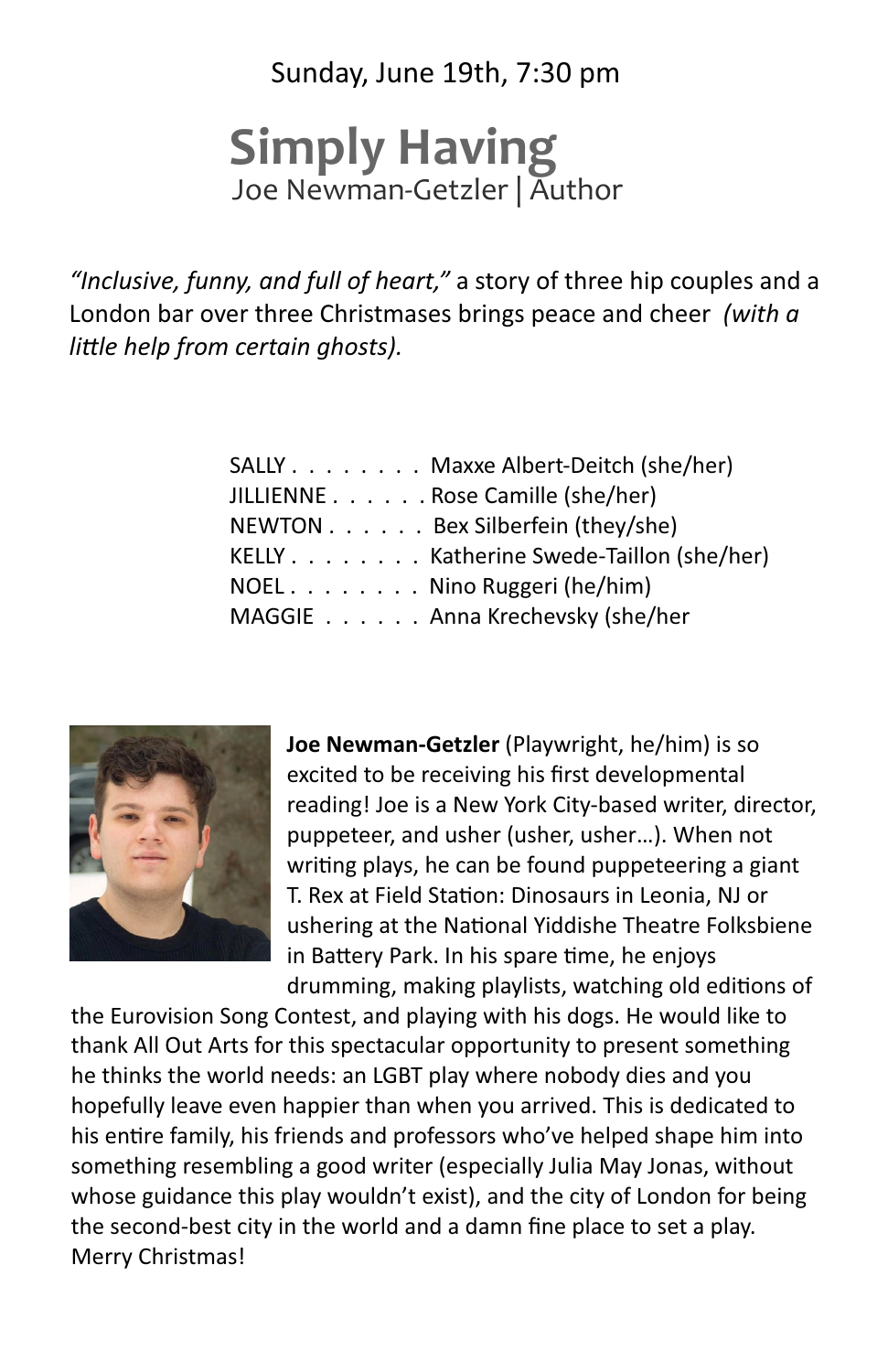debuts Thursday, June 23rd, 7 pm

## **Homiesexual Troy Defour** | Author/Director **Natasha Adiyana Morris** | Co-Director

"In one short, powerful scene the future of a world is settled by two *brothers, - friends on a journey."*

> TAYMIN . . . . . Bryan Gibson KARIM . . . . . Siavash Shabanpour Time: September 2006 TAYBUL . . . . . David Delisca

**Author Troy Defour's** work is central to the musical theatre and opera, as a librettist, lyricist, writer and producer. Troy's burning passion for musical theatre began in community and high school theatre.



Troy has been blessed to be a participant of Obsidian Theatre's Play-wrights' Unit. He has received numerous grants from the Ontario Arts Council and Canadian Council for the Arts, for his work focused on stories centering characters and experiences of an African-Canadian and the pan-African diaspora.

Troy is a recent alumni of New York University's Tisch School of The Arts, Graduate Musical Theatre Writing

Program and is the first grant recipient from the Council for American-Canadian Relations for NYU Tisch. He was recently awarded the 2022 Highland Opera/Loose Tea Music Theatre New Works Residency. Troy is also a 2022/23 Librettist Fellow at The American Opera Projects.

Recent projects include directing "Miss Vanjie's True Dating Story" for True Dating Stories airing on FUSE TV and CBC Gem. Troy recently assistant directed Johnny G. Lloyd's *birthday birthday birthday* at Columbia University's 2022 New Plays Festival.

For a media reel, more information or to simply say "hello :)" please email atroyshow@gmail.com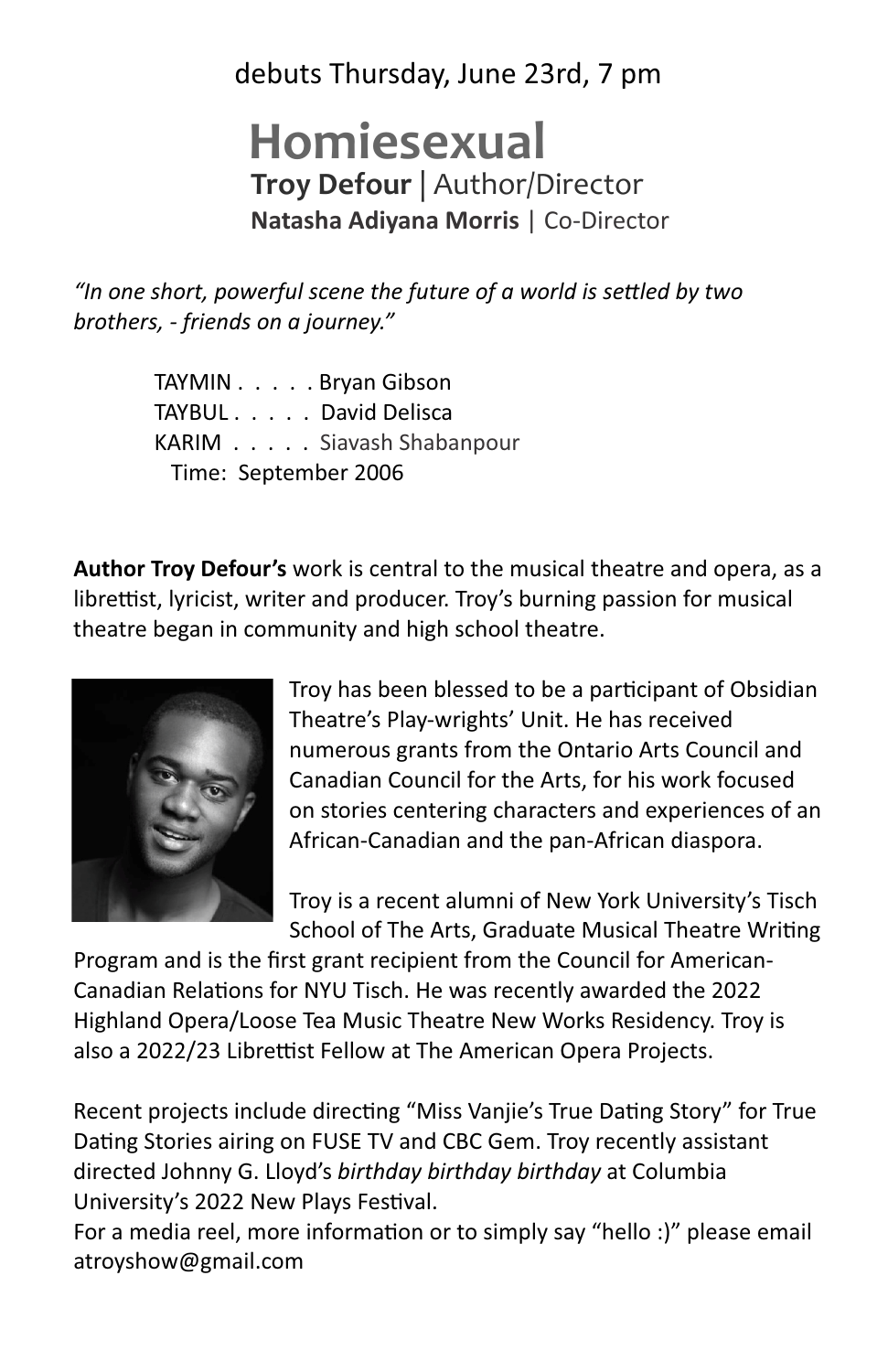

**A Year in the Life** of the Fresh Fruit Festival

## **RadioPlays**

Authors are tasked with adapting their work or creating entirely new LGBT work for a uniquely audio format. We provide generous stipends, underwrite technical equipment purchases, and provide significant post-production help. Finished works are advertised and hosted on Fresh Fruit Radio.

## **Monologues to Film**

Not your average 1-person show training . . . New works showing perhaps unknown sides of the Queer spectrum are produced directly for Video. We frame this as a contest, with viewing audience *and* a technical audience voting for multiple semi-finalists. We provide stipends, pre- and postproduction help, and host the finished products on the Internet.

### *Anything and everything* to promote new art, provide employment for theater-arts professionals, stir creativity, and build audiences for new work - all while promoting tolerance, cooperation, and understanding. 10-15 fully-staged works in the annual MainStage festival! **Short Play contests, Slam-Poetry events, Art Exhibits, Published**  Poets Invitationals, Fully staged Readings of major new **Screenplays and musicals . . . plus**

But an even tougher one to start: It's a tough act to follow.

#### **So Join Us, or even help us arrange the next season:**

Make a tax-deductible Donation Join our Mailing List! Visit us on Facebook, or simply Join our Alumni Council Join our Board of Directors Join a Planning Committee

# **www.FreshFruitFestival.Com**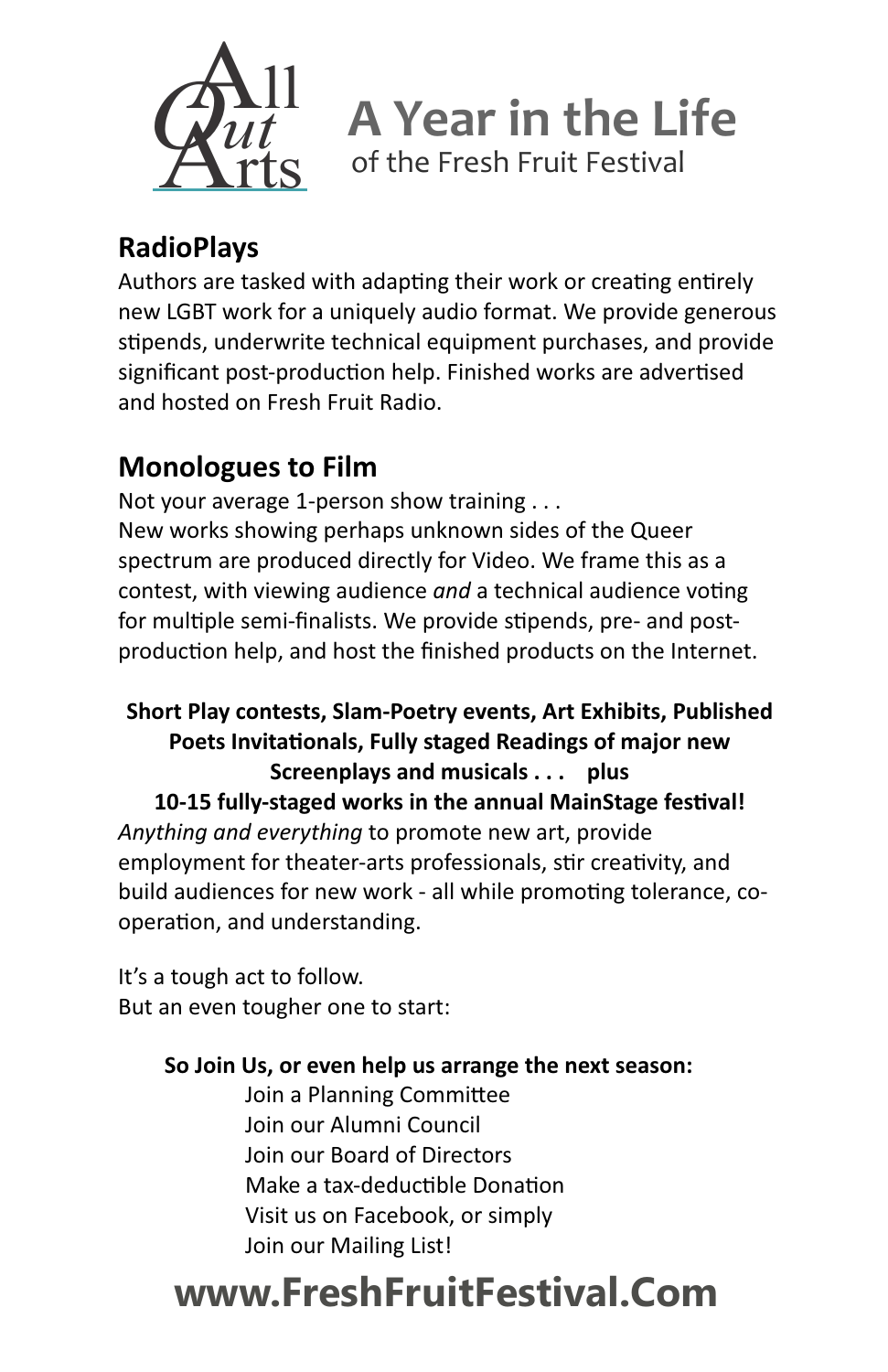## Staff for the 2022 Readings



**Readings Curator, Alexa Kelly** - was born and raised in London, and studied at Central. After visiting the US, she remained to teach acting in NC and then host a television series for PBS in Florida. She ran a drama program at the men's FCI in Tallahassee. She then taught acting and directing for 3 years at U of M, Ann Arbor. She moved to NYC, and in 1989 founded Pulse Ensemble Theatre with Gary Garrison (Artistic Director for the DGA), and Kevin Willmott (screen writer for Spike Lee's Chiraq), and has been its artistic director ever since. She has directed

regionally and taught and/or directed at U of M, UNC, FSU, Adelphi U, and Tisch School of the Arts. alexaKellydirector.com. SDC, DGA, AEA, SAG-



**Readings Curator, Brian Richardson** - was born in Belize and raised in Trinidad and Tobago. He began acting in Trinidad in 1981. He is now based in New York. In addition to W.E.B. Du Bois, he has appeared with the Harlem Summer Shakespeare as Macbeth, Prospero, The Tempest, Malvolio, Twelfth Night, Jaques, As You Like It. Other NYC productions include Night Must Fall, The Lower Depths, and Race. He has also performed with Bristol Riverside Theatre, Barter Theatre, The Metropolitan Playhouse, The

Bushnell Theatre, J City Theatre, and others. TV credits include: Law and Order and Baz Luhrmann's The Get Down. Movie credits: Time out of Mind, Coming to America, Hunger and Sid's New Glasses. SAG-Aftra, AEA

### **Louis Lopardi - Executive Director, All Out Arts**

Artistic Director of the 30-year-old Company Of Players, Louis has directed such staples as *Equus, Wozzeck, Three-penny Opera, Die Fledermaus, Don Giovanni,* considerable Shakespeare, Brecht, and Dutch, German, & Russian theatre & opera, both here and in Europe. At the Chekhov Theatre he has directed Fassbinder's *Petra von Kant, Lysistrata, Cyrano*, and his own plays *The Frankenstein Journals* and *Vising Grishka*. Louis has received OOBR & other awards for Playwriting, Direction, Lighting, Sound Design, Original Music, and has been awarded by the AFM Musicians' Union for "promoting" live music for the dance." Better known as a Director, Louis is a published poet and author whose other stage works include Buchner's *Woyzeck* and the nationally acclaimed *Purgatory Project*, in which we examine current mores by visiting great figures of the past in purgatories of their own creation.  $-SDC$